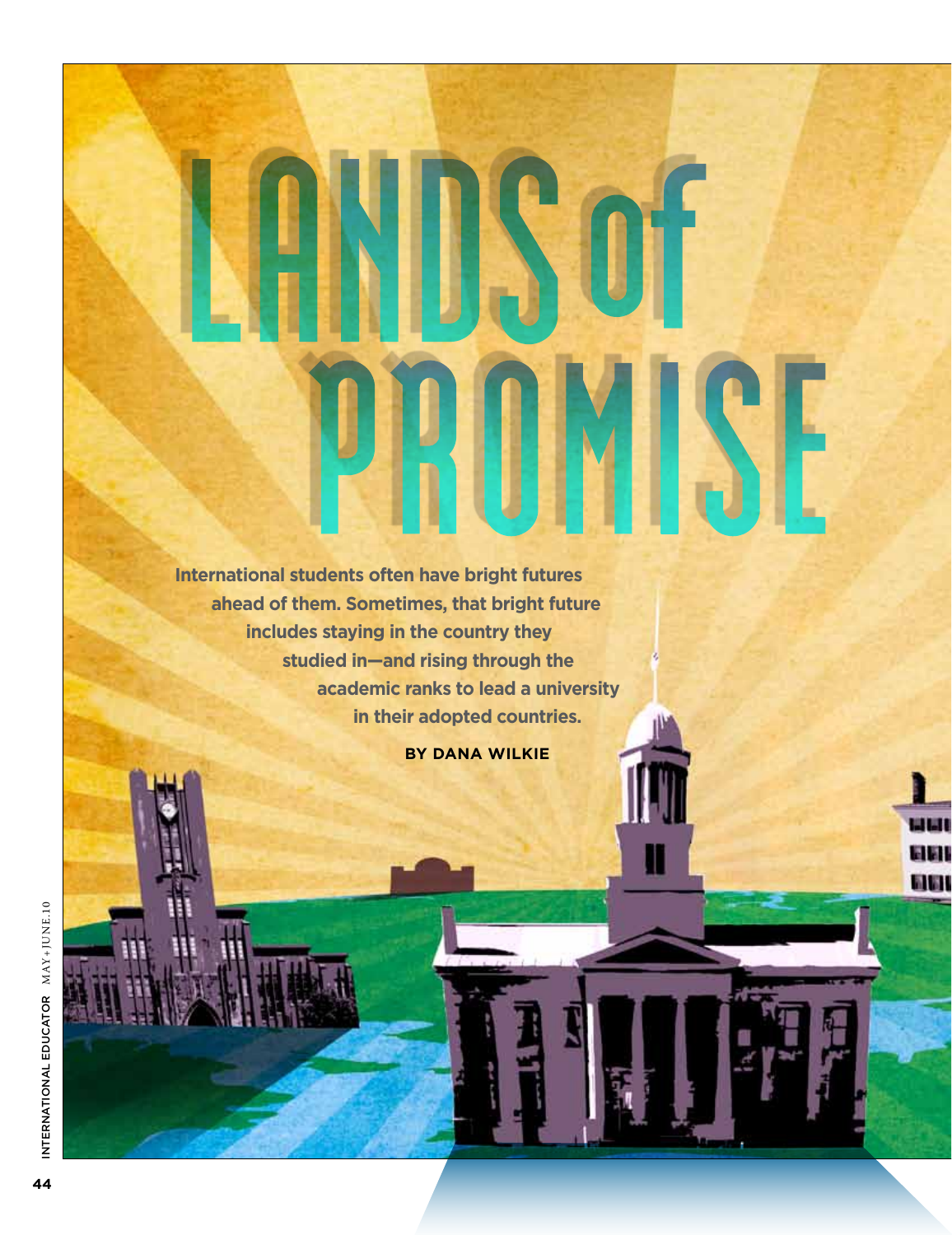ndira Samarasekera was the Fulbright scholar lured to Canada by her father's admiration for the nation. Monte Cassim was the Sri Lanka native who jokes that he wound up in Japan because his mother "kicked me out of the house." It was marriage that brought Ingrid Moses from her native Germany to Australia. And Jem Spectar put down roots in America because he pursued the dream embraced by every one of his peers in Cameroon, Africa—to study in the United States.

What do these four men and women have in common?

All are, or have been, presidents of colleges or universities in countries where they were not born or raised, but where they came to pursue undergraduate or graduate work. Sometimes, it was an expired visa that pushed them into a country that would eventually become "home." Other times, it was following a spouse, an instinct, or a

mentor's suggestion that placed them in a foreign nation where they would eventually reach what was arguably the pinnacle of their academic careers.

Whatever the different forces that brought them to a foreign land and convinced them to stay, all four agree on one thing: They simply fell in love with their adopted countries.

"It's this mass of humanity," says the Sri Lankan-born Cassim of Japan, where he led the Ritsumeikan Asia Pacific University until last January and has lived nearly 30 years. "You can't contain it or put it in order. It's diverse and messy. But it's alive, and you get energy from this."

From an academic standpoint, one has to ask if there is any perspective, experience, or talent that these men and women brought to their leadership of foreign schools that a homegrown president might not have. All four say—absolutely.

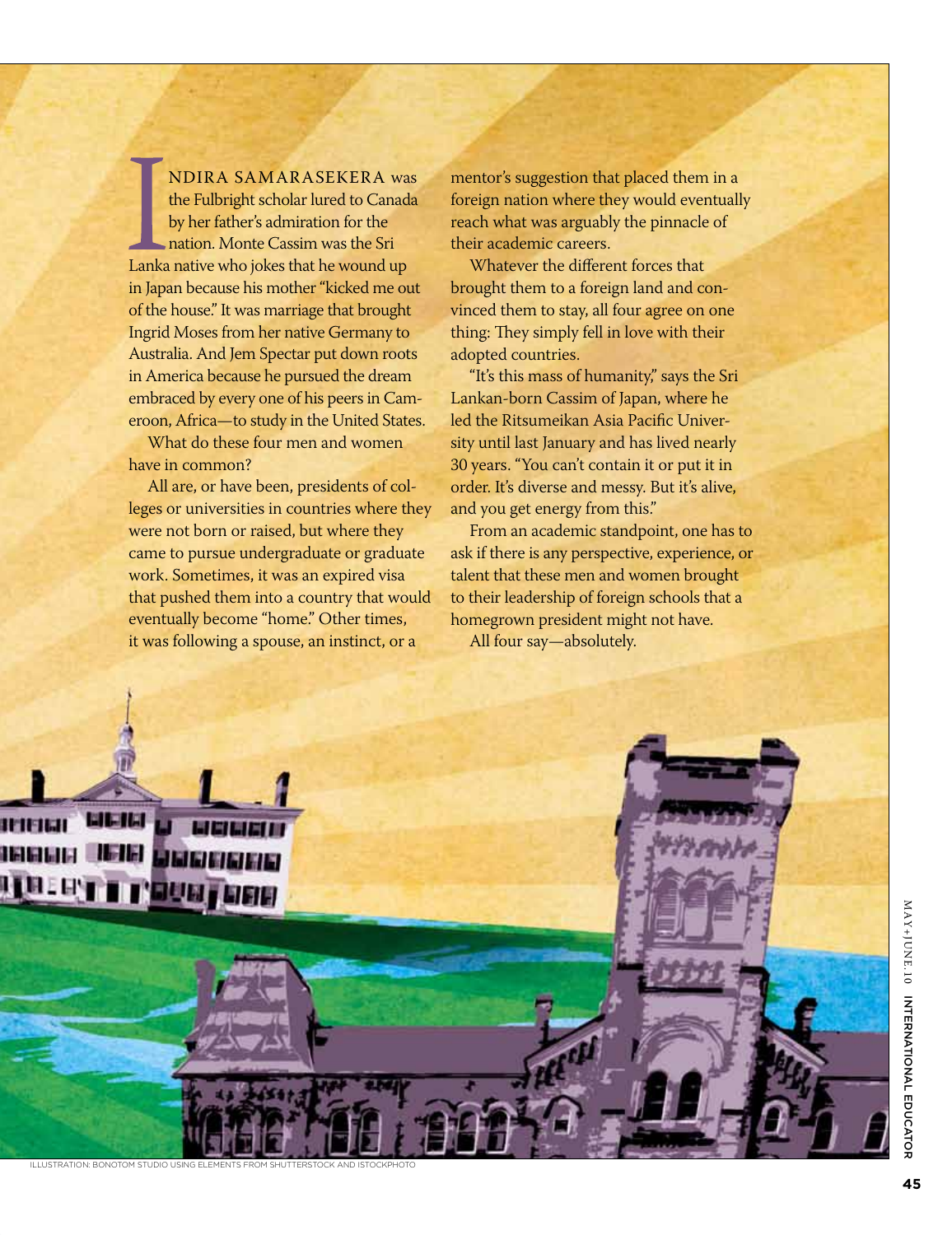#### Indira Samarasekera

#### **From Sri Lanka to Canada**

 $\overline{\mathbf{G}}$ <mark>ROWING</mark> UP IN SRI LANKA with a surname <mark>that iden</mark>tified her as a minority under the country's ruling class, Indira Samarasekera knew early on that her education would be limited if she remained in her home country. So after graduating from the University of Sri Lanka in 1974, she won a Fulbright-Hays scholarship to the United States, <mark>where she</mark> earned her master's in mechanical engineering at the University of California at Davis.

Samarasekera (pronounced SAM-er-ah-SAKEah-rah) might have remained in the United States to pursue her doctoral studies, but something her father had told her growing up kept resonating in her mind.

"My father had always said to me that Canada was a great country to live in because it had people of different cultures who were welcome, it had a lot of open spaces, and he perceived it to be a land of opportunity."

Opportunity is what Samarasekera was seeking as she pursued her studies in engineering—a field that at the time was not wide open to women. And be cause her husband's student visa would not allow him to remain in the United States, the couple moved to Canada. There, Samarasekera began pursuing a PhD in metallurgical engineering from the University of British Columbia.

It was a tough time to be a woman in the engineer ing world. Samarasekera was one of only two female students in the university's engineering PhD program, and she had no academic role models. She was think ing about abandoning her PhD program when she teamed up with a Canadian supervisor who shared her curiosity about using computers to create math ematical models for complex materials engineering processes. At the time, computers were just becoming a powerful tool in the engineering field.

"You could explore the frontiers of the subject but also use a tool just emerging as a mainstream op portunity," said Samarasekera, who discovered how to prevent defects when liquid steel was converted to solid form. "This knowledge was timely, because the industry had difficulties making crack-free steel. I was fortunate that my doctoral research linked closely with this industry need. It was a very exciting proj ect—at the nexus of industry and the university—and I had the best of both worlds in a way."

She earned her doctorate in 1980 and one year later received the E.W.R. Steacie Memorial Fellow -



ship, which the Natural Sciences and Engineering Research Council of Canada awards to the nation's top four researchers under age 40.

It was the beginning of a journey that would pro pel Samarasekera to Alberta University's top position in less than three decades. By choosing the right aca demic discipline at the right time, conducting timely research, and relying on talented mentors, Samarase kera quickly distinguished herself as one of Canada's leading metallurgical engineers.

The University of British Columbia hired her to teach, and she discovered that being one of only two female professors in the entire engineering depart ment actually had its advantages.

It was the early 1980s—an era when the academic world was paying closer attention to diversity. As a result, Samarasekera found herself taking on respon sibilities outside of the teaching realm that exposed her not only to new ideas in her profession, but also to a wide range of people. She was on hiring committees and academic appeals panels. She became president of the Metallurgy Engineering Society of Canada. In the meantime, she continued to consult for steel com panies around the world. Indira Samarasekera<br>
ship, which the Natural Sciences and Engineering<br>
Research Council of Canada awards to the nation's<br>
top four researchers under age 40.<br>
It was the beginning of a journey that would pro-<br>
pel Samarasek

"All of this prepared me to take on a leadership role," said Samarasekera, who by 2000 found herself

International Educator M Ay+june.10

INTERNATIONAL EDUCATOR MAY+JUNE.10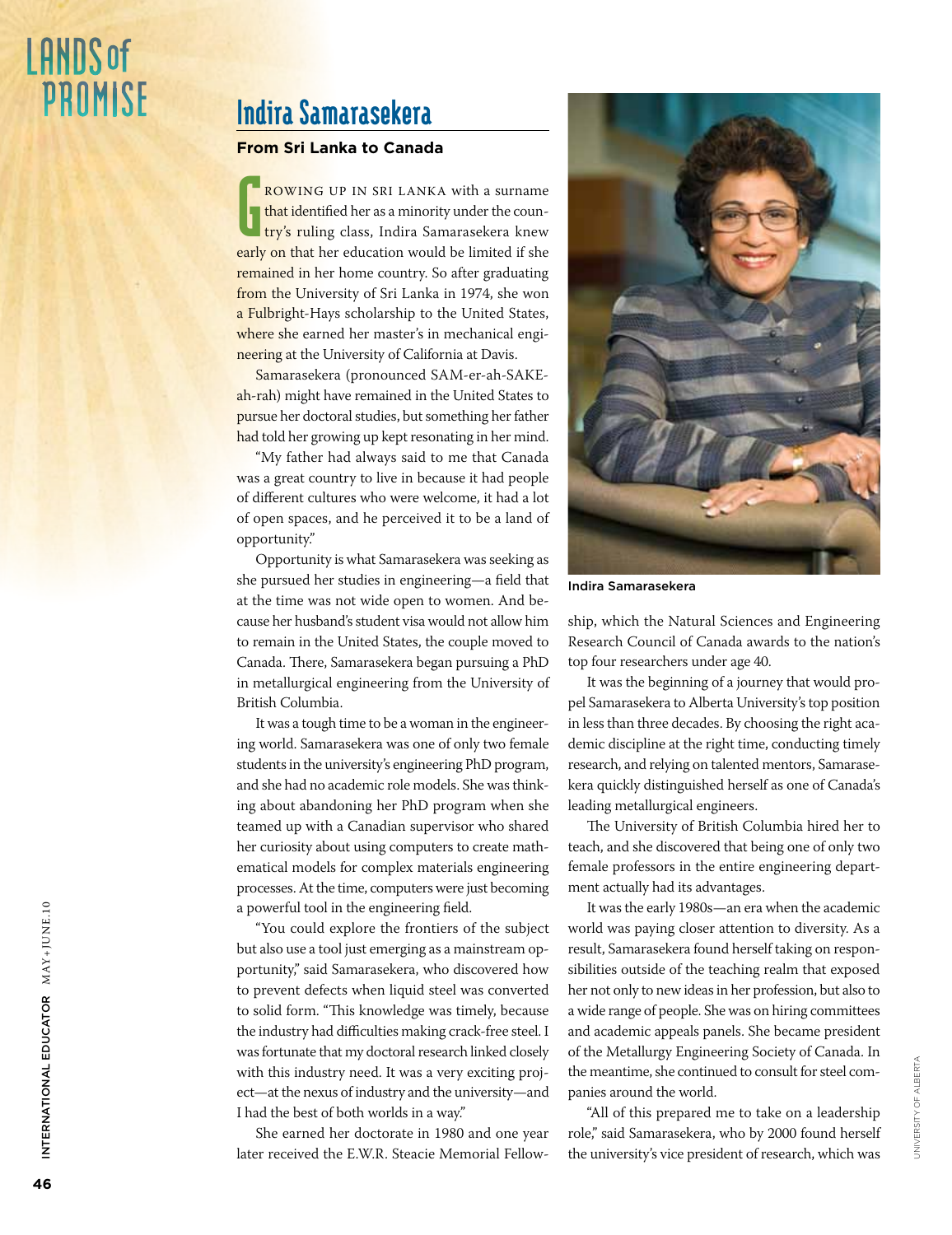an unusual leap for a woman with no background as a dean or department chair.

"It was a bit of a parachute to go to vice president in one fell swoop," she admits. "I was very fortunate in that I had many people in the materials engineering field who were quite supportive of a female in engineering."

Five years later—after Samarasekera helped to bolster the university's research reputation globally and to significantly expand its research funding—the <mark>vice preside</mark>nt's phone started ringing with offers. Particularly aggressive was the University of Alberta. In 2006, Samarasekera signed on as the school's twelfth president-not to mention the first female president of any Alberta university.

With her international background, Samarasekera recognized that the university needed to extend its research tentacles, both at the school and abroad, so she set about strengthening the school's research reputation nationally and globally.

Under her watch, the school established the Killam Research Fund for the Social Sciences, Humanities, and Fine Arts; formed the Schools of Energy and the Environment and of Public Health; began building a \$400 million Centennial Centre for Interdisciplin ary Science; and finished constructing a \$60 million National Institute for Nanotechnology and a \$300 million Health Research Innovation Facility.

Thirty-two years after first moving to Canada, after raising a son and daughter there and building her career, Samarasekera still feels strong connections to Sri Lanka. She makes yearly trips to her native Sri Lanka to attract undergraduate students. She sends her professors around the world to do the same—fo cusing in particular on China, Germany, Mexico, and the United States. During the past decade, 70 per cent of the university's faculty has come from outside Canada. The university is also creating international partnerships for research and student exchanges.

"Today's students have to experience that they live in an enormously interconnected world, and they must experience people from other cultures very early on," she says.

"One of the powerful benefits of international stu dents is their ability to be a bridge between cultures and to contribute to more than one country."

When she leaves the presidency, one of Samarase kera's goals is to help the educational system of Sri Lanka, which is just now emerging from civil strife.

"One retains a certain loyalty to one's home coun try," she says. "You see this phenomenon happening now elsewhere: where diaspora are returning to their countries to make contributions."



Monte Cassim

#### Monte Cassim

#### **From Sri Lanka to Japan**

**From Sri Lanka to Japan<br>ERTAINLY MONTE CASSIM UNDERSTANDS THIS.**<br>"I have learned to appreciate even more the conti-<br>nent I was born on," says Cassim, who lives in Japan<br>hut frequently vigits his native Sri Lanka to manage ERTAINLY MONTE CASSIM UNDERSTANDS THIS. "I have learned to appreciate even more the conti but frequently visits his native Sri Lanka to manage a charity that helps impoverished communities build power plants, water purification systems, and other improvements to help residents become self-reliant.

Ask Cassim about the career path that led him to take charge of Japan's Ritsumeikan Asia Pacific Uni versity in 2004, and the word one most often hears is "reluctant."

He was the reluctant immigrant. The reluctant undergraduate. The reluctant PhD candidate. The reluctant university hire. The reluctant president.

"I have not exercised any sort of will or initiative," jokes Cassim. "I've just been directed by others. I owe a lot of people who've helped me on the way."

One wonders if this is Cassim's self-effacing way to deflect attention from what has in fact been a creative and disciplined career. Moreover, if Cassim indeed had to be "talked into" any of the steps it took to get him where he is, the outcome appears to have been pleasant enough, as Cassim frequently refers to how much "fun" each of his jobs has been.

International Educator M Ay+june.10

INTERNATIONAL EDUCATOR MAY+JUNE.10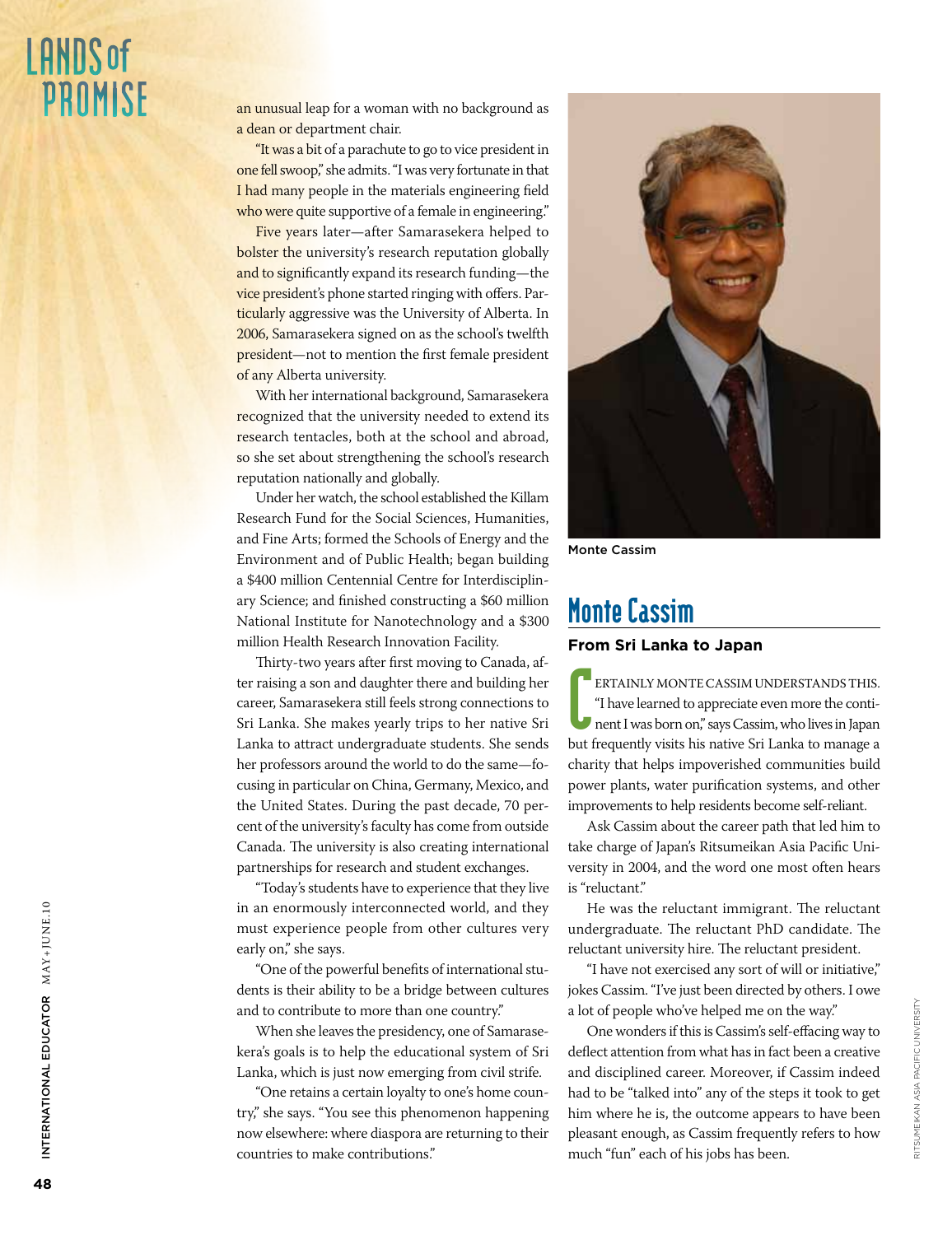Cassim was born in Sri Lanka, graduated from the Royal College of Colombo with a bachelor's in architecture and spent a few years working for the government and a private architect after his father died and left the family with only a meager pension. So it was puzzling—if not daunting—when his mother advised that he leave the jobs that were providing their only other income so he could see more of the world.

"In a sense, I was kicked out of the house," says Cassim, who left his homeland at age 24 on a Japanese government scholarship to the University of Tokyo's Graduate School of Engineering, where his master's and doctoral research involved traveling the country to understand the history of Japanese architecture. "Reluctantly, as a lazy student, I extended my studies from looking back 30 years to 100 years...and it ended up being 300 years of review."

Newly married, Cassim also needed work, which he found at the Japan Center for Area Development Research and as an urban and regional planning in structor in Malaysia. In 1980, with his PhD in hand, Cassim was on the brink of accepting a professor ship back in Sri Lanka when his son's premature birth forced him to stay put and find a steady job, which he did in the design department of one of Japan's largest conglomerates: the Mitsui Group.

He traveled Asia extensively, worked on the side for a small planning and development consultancy, and was considering an offer at Nagawa's United Na tions Center for Regional Development when, oddly enough, his daughter's premature birth forced him to refuse the job because his newborn would be in an incubator at least four months. The United Nations authorities said they would wait.

"So I had to take the job, and it turned out to be a wonderful 10 years," said Cassim, who held the UN post until 1994, working mostly in Asia, but also in Africa and Latin America.

When Ritsumeikan Asia Pacific University opened a new department to explore public policy from the perspectives of science, engineering, and the hu manities, Cassim returned to teaching. In 2004 the university named him president, a position he held six years before taking a post this past January as vice chancellor for international affairs with the school's governing body, the Ritsumeikan Trust.

Under his leadership, Asia Pacific University ma tured from a relatively little-known institution to one of stature. Its student population mushroomed from 3,200 to 6,200, from representing 62 nationalities to reflecting 98, and from hosting 46 companies each year to recruit graduates to nearly 400.

"Of course there were trials, but watching this cre ative energy of young people from all continents of the world was fantastic," says Cassim. "It just rejuve nates you being in that environment."

It is perhaps a testament to the roots he has laid in his adopted country that Cassim's daughter, now 25, will soon attend Tokyo University of the Arts on the same Japanese government scholarship that her father once studied under.



#### Ingrid Moses

**From Germany to Australia**<br>
NGRID MOSES CAME TO AUSTRALIA IN 1966—<br>
from Germany—after marrying an Australian<br>
native she met in college. How she eventually came<br>
to be president of Armidale's University of New Eng. ngri d Moses came t o Austral i a i n 1966 from Germany—after marrying an Australian to be president of Armidale's University of New Eng land and chancellor at the University of Canberra—in a country where she was neither born nor raised—is the story of a career that became nearly meteoric once Moses discovered her love for academic research and educational development at the university level. **ingrid Moses**<br> **From Germany to Australia**<br>
NGRID MOSES CAME TO AUSTRALIA IN 1966—<br>
from Germany—after marrying an Australian<br>
native she met in college. How she eventually came<br>
to be president of Armidale's University o

"I could not have had an academic career in Germany, where there is no career ladder as in the Anglophone countries," says Moses, who has been an Australian citizen for only 15 years and still has what natives consider an "accent" that identifies her as a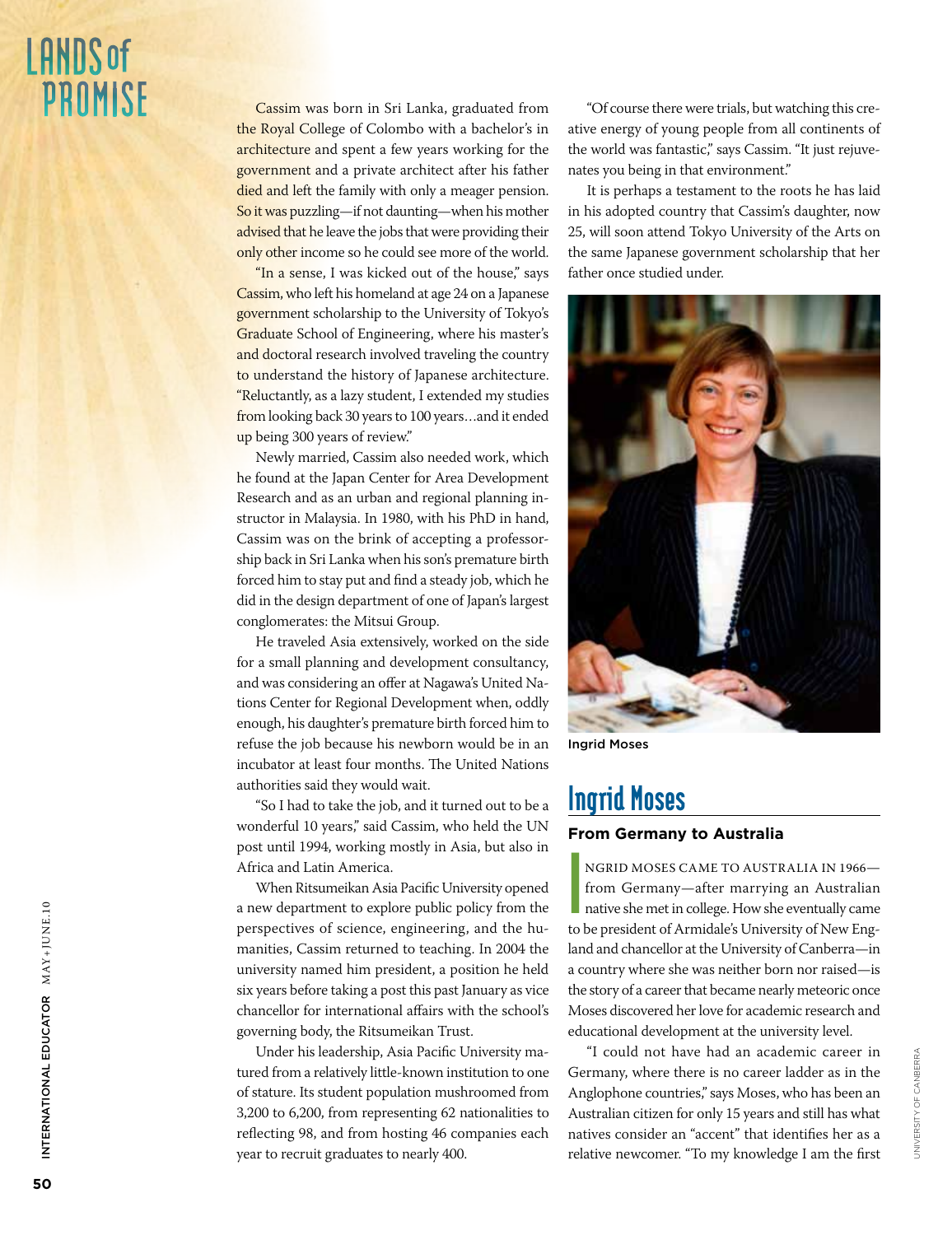#### **"My experience of being an international student at high school in the United States and as a postgraduate in Australia certainly convinced me of the value of international education."**

**Ingrid Moses,** chancellor of the University of Canberra

non-native-English-speaking president in Australia, and I was amazed myself that I was selected."

That her opportunities were limited in Germany was apparent to Moses at an early age, so as a high school student she spent her senior year in Wyandotte, Michigan, through the Youth for Understanding student exchange program.

"It was a wonderful, eye-opening and life-changing experience, which also made me receptive to engagement with international students in Germany," Moses recalls.

Back in Germany, she studied social sciences for her bachelor's degree at the University of Erlangen-Nürnberg, where she also met John Anthony Moses, an Australian scholar conducting his master's research. After they married, John earned his PhD and landed a position at the University of Queensland in Brisbane, his alma mater.

Moses followed six months later as an assisted migrant.

The next few years were busy ones for Moses. She had two sons in quick succession and stayed home to raise them while working as a part-time tutor and research assistant and eventually enrolling part-time in a master's program at Queensland. It was when she became a graduate assistant in Queensland's Tertiary Education Institute—the academic development unit of the university—that she found her niche.

"I loved doing research and the research fed into my work as an academic developer," Moses recalls. "This was the beginning of a steep career."

Steep indeed. Over the years, she would become widely known as a researcher in the field of higher education who was concerned with teaching quality. A one-year lectureship at Queensland turned into a permanent position, and Moses began research on her PhD, which she earned in 1986. She was immediately promoted to senior lecturer and was tenured. A year later, she became founding director of the Centre for Learning and Teaching at Sydney's University of Technology. In 1993 she became pro vice chancellor of the University of Canberra, then deputy vice chancellor. In 1996 she became the first chair of the Australia Commonwealth's new Committee for University Teaching and Staff Development. She became a member of the Australian Research Council's Research Training and Development Committee. Her research, consultancies, and publications have earned her national and international awards, as well as fellowships with the Australian College of Educators and the Australian Council for Educational Leaders. She is a life member of the Higher Education Research and Development Society of Australasia Inc. And in 2003 the Australian government awarded her its "Centenary Medal" for her contributions to rural education.

"I had been on an upward trajectory with many national and international commitments," says Moses, who credits several mentors for her success. Among them was her PhD supervisor, Ernest Roe, whom she calls a "collaborator and co-author" of her dissertation. Another was Brian Low, pro vice chancellor at Sydney's University of Technology, who steered Moses toward several national and international events and organizations that were crucial for networking and visibility.

It was in 1997 that she came to the University of New England in New South Wales, where she remained first as vice chancellor, then president, for nearly nine years.

The university—located in a small country town with a tiny population—was nearly bankrupt when she arrived and the staff, she says, "utterly demoralized." When she left in 2006 to become chancellor of the University of Canberra, the University of New England was on sound footing and morale was much improved.

Although Moses returns yearly to Germany to visit relatives (she also has professional ties to several German universities) she says her perspective on university leadership was largely formed by her Australian experiences.

"My experience of being an international student—at high school in the United States and as a postgraduate in Australia—certainly convinced me of the value of international education," said Moses, who introduced the idea of awarding bonuses to university scholars who spend their sabbaticals at foreign partner universities, as well as bursaries for students who participate in foreign exchange programs. "My view of independent learning was heavily influenced by the German experience, but the comparative lack of student support in Germany also highlighted for me the need to ensure that all students whom we admitted had the support they needed to graduate."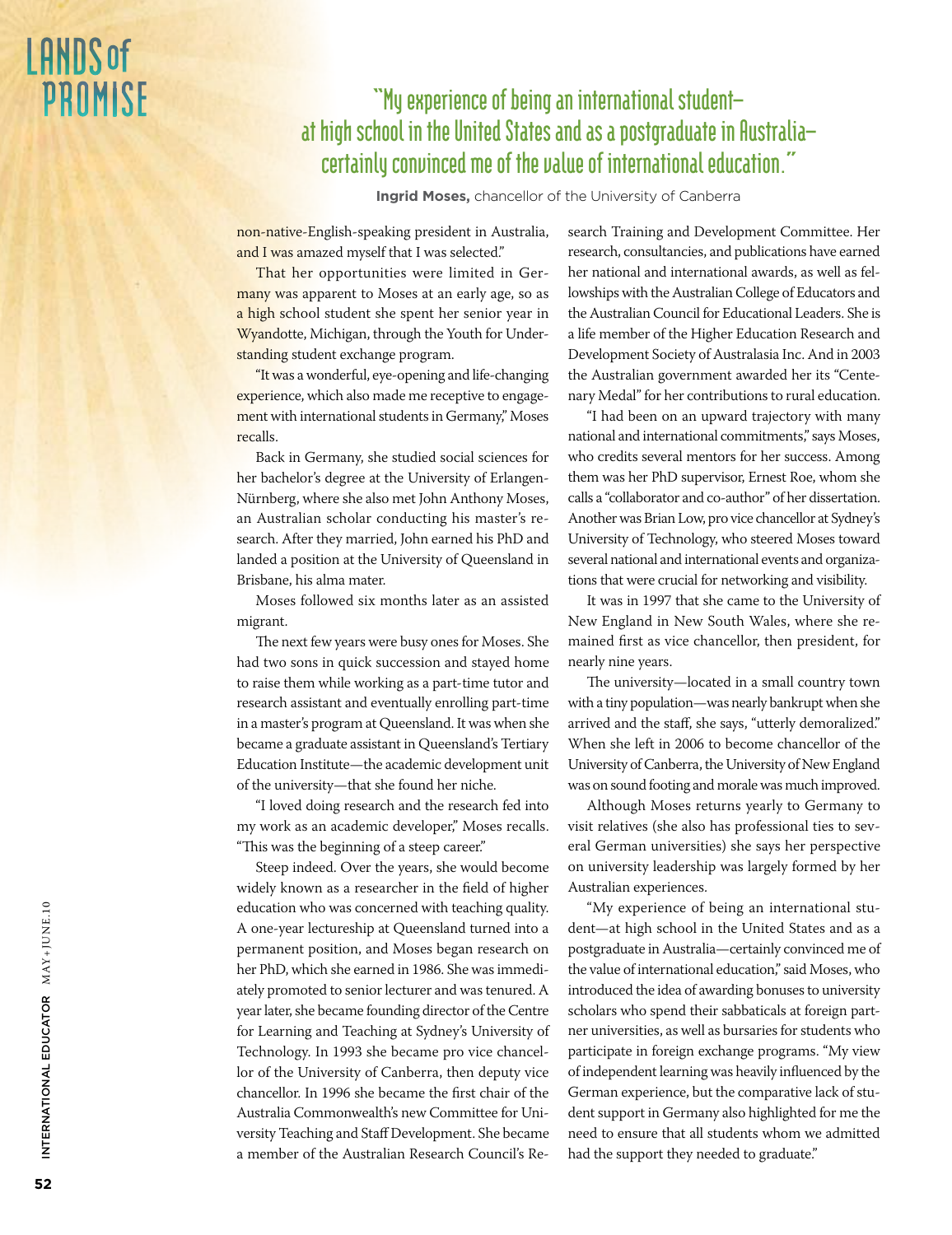#### Jem Spectar

#### **From Cameroon to the United States**

 $\overline{\mathbf{0}}$ <mark>N THE S</mark>UMMER DAY THREE YEARS A <mark>when Jem</mark> Spectar took over as the fifth president of Pennsylvania's University of Pittsburgh at Johnstown, the campus witnessed no ordinary inauguration.

Congratulatory messages came from former <mark>President B</mark>ill Clinton, from Nobel Peace Prize winner Desmond Tutu, and from Liberian President Ellen Johnson-Sirleaf. Blogs that follow the careers of native West Africans exploded with the news. University leaders lauded Spectar's worldwide work fighting poverty and AIDS.

As for the Cameroon-born Spectar, he spelled out his vision clearly. "We are duty-bound to guide our students as they prepare for the advent of global society," Spectar said in an acceptance speech that called for graduates who are better prepared to work in a U.S. society and economy that have becoming increasingly interdependent on other nations.

"Like most academics who become university leaders, I am a teacher and educator, first and fore most—and constantly striving to be a better one at that," Spectar says today as he nears the end of his third year as president. "The opportunity to lead a university is made more meaningful and more re warding to the extent that I play a part in serving or helping those who teach the next generation of citi zens, servant-leaders, and community pillars."

Spectar—the first Cameroonian to hold such a position at a major U.S. university—reflects on what it took to climb so far up the academic ladder in a nation that was not his homeland.

"I can certainly empathize with many of the hard ships faced by our international students as they find themselves on a sojourn that tests mettle, motivation, and endurance," says Spectar.

As a boy in Cameroon, Spectar recalls that his parents put a high premium on a quality education.

"They had very high expectations and motivated me to work exceedingly hard," says Spectar. "From an early age, I was imbued with a restless quest for excellence and distinction as well as a determination to improve my lot. Studying in the United States was a dream shared by most of my high school peers looking for vistas of greater opportunity, promise, and possibility."

Spectar pursued that dream with a student visa to California's University of La Verne, where he focused on international studies and earned his bachelor's of



Jem Spectar

arts magna cum laude in 1989. He discovered he was passionate about acquiring and sharing knowledge, and a career in academia seemed the most natural fit. So, he pursued graduate studies with ferocious speed, earning a master's of business administration from Maryland's Frostburg State University in 1989, a master of arts from Washington, D.C.'s George Wash ington University in 1992, and his law degree from the University of Maryland that same year. In 1999 he earned a PhD in political science philosophy from California's Claremont Graduate University.

"I believe one should follow one's heart—in con junction with one's head—to pursue a path that will contribute to the quest for greater meaning and above all to do something fulfilling that helps others flourish," Spectar says. "I believe all things are intricately and in extricably interwoven; all that came before contributes to the possibilities of the moment and beyond."

Although Spectar credits many teachers, men tors, and colleagues for his career, one in particular stands out: an African-born professor who came to the United States with the same dream Spectar had.

"He shared with me his own American journey, which clearly illustrated the vitality of America's promise," Spectar says. "This is, indeed, a land where education flattens the field, where hard work tri umphs—notwithstanding station or status—and where one is mostly shackled by a dearth of imagination."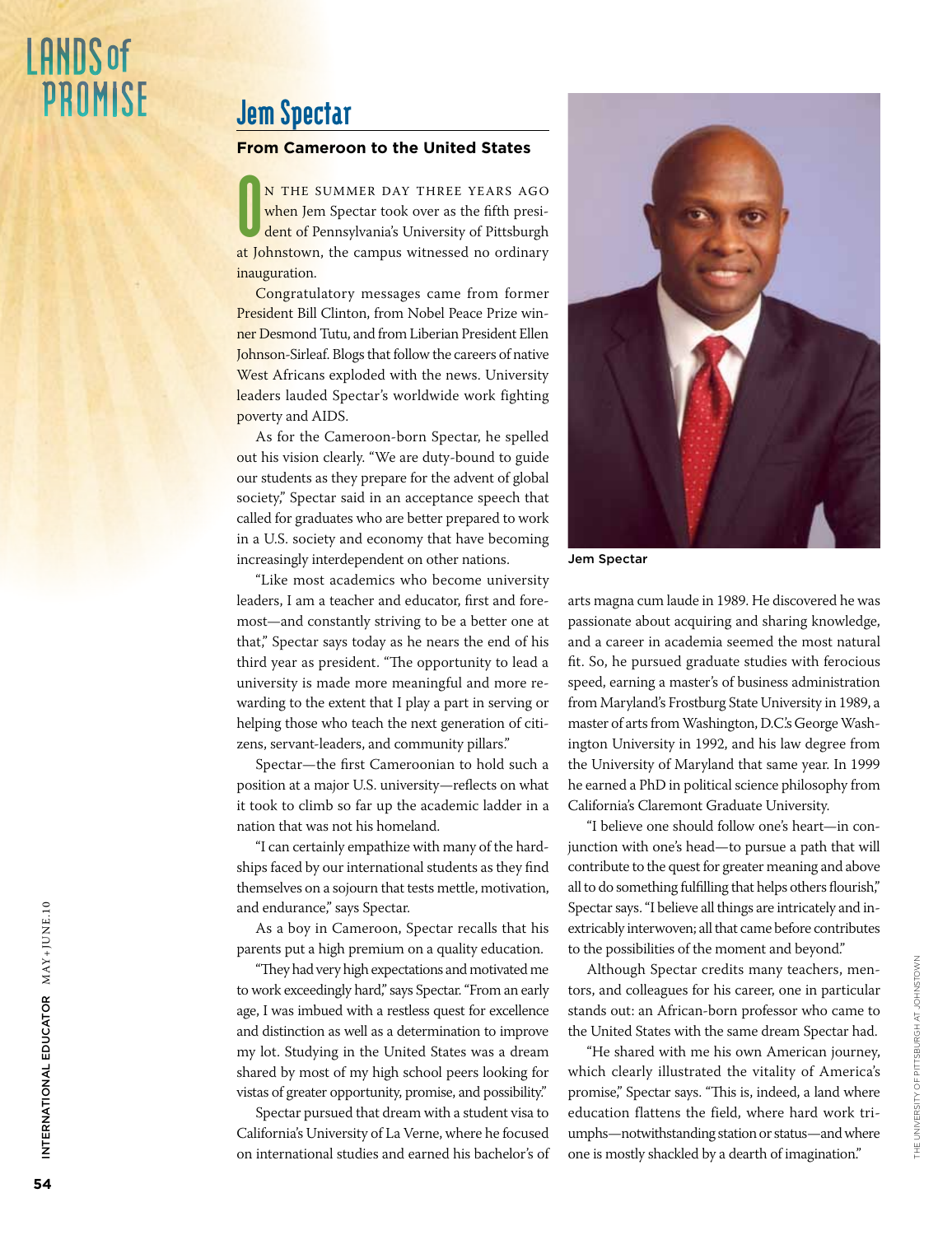His first formal teaching job was back in La Verne, at his alma mater, as an assistant law professor, than associate professor. Jobs that followed included posts as provost at Western Oregon University, associate provost of academic affairs at the University of Scranton, director of studies at Princeton University, and assistant dean of students at the University of La Verne.

In June 2007 when he took the helm of the University of Pittsburgh, he vowed to expand the university's presence on the world stage. To date, he has put greater emphasis on recruiting international students, allowed more access to education abroad programs, and arranged international faculty exchanges to give students and teachers what he calls "an alternative learning perspective."

"The personal knowledge and experience of being an international student and participating in study abroad provides certain insights about the joys, rewards, as well as the frustrations of campus internationalization," Spectar says. "Given the pace and impact of globalization, it is crucial for institutions of higher learning to explore ways to adjust to a world that is becoming smaller, flatter, and more interconnected."

In fact, Spectar believes that the future's most successful universities will be those with robust student-scholar international exchange programs, as well as interdisciplinary and intercultural curricula that focus on "real-world" problems that are global in nature.

"The question is increasingly less about whether one should internationalize and more about how and to what extent," Spectar says. "The role of higher education in building, shaping, and even managing this messy new world is very much an issue. While there is much progress to be proud of, more work needs to be done."

The work that Spectar has done at the university so far includes: launching several new academic programs, including a nursing and health sciences discipline; investing in major capital projects that include a wellness center, a health sciences building, and renovated student housing; assembling a Global Education Task Force that outlined a framework for campus internationalization; and creating a campus office to lead international recruitment and administer an expanded education abroad program.

Since he took over, the campus has seen significant growth in international enrollment, as well as 31 percent



### UNIVERSITY OF ARKANSAS SPRING INTERNATIONAL LANGUAGE CENTER

Fayetteville: A great college town in the heartland of the USA with friendly people & gracious hospitality

#### UNIVERSITY ADMISSIONS

- Conditional admissions
- $\bullet$ Comprehensive University with Bachelor's, Master's & Ph.D. programs
- No TOEFL for students who complete the SILC Intensive English Program
- Low tuition & low living cost
- Safe, friendly campus & community surrounded by the great natural beauty of the Ozark mountains
- Scholarships available

Lynn Mosesso, Director Graduate & International Admissions and Recruitment 170 Dickson Street Annex Fayetteville, AR 72701

#### **INTENSIVE ENGLISH PROGRAM**

- Six levels of instruction
- 25 hours of class a week
- Small classes
- Academic & TOEFL preparation
- Study in January, March, June August & October for 9 weeks
- Language and computer labs with free e-mail and internet access
- Dedicated, experienced, full-time faculty with Master's degrees

Dr. Leyah Bergman-Lanier Ph.D., Director **Spring International Language Center** 300 Hotz Hall, 1 University of Arkansas Fayetteville, AR 72701

#### **STUDENT SERVICES**

- FREE airport pick-up service & housing assistance
- Homestay, Campus Residence Halls & apartment placement
- Conversation Partner Program
- Immigration advising
- Educational, social, cultural & sports activities
- Access to all campus facilities
- FREE express mailing of visa documents
- Friendly, personal attention

Ph: (479) 575-7600 Fax: (479) 575-7673 E-mail: silc@uark.edu Web Page: http://international.uark.edu UA Admissions: iao@uark.edu